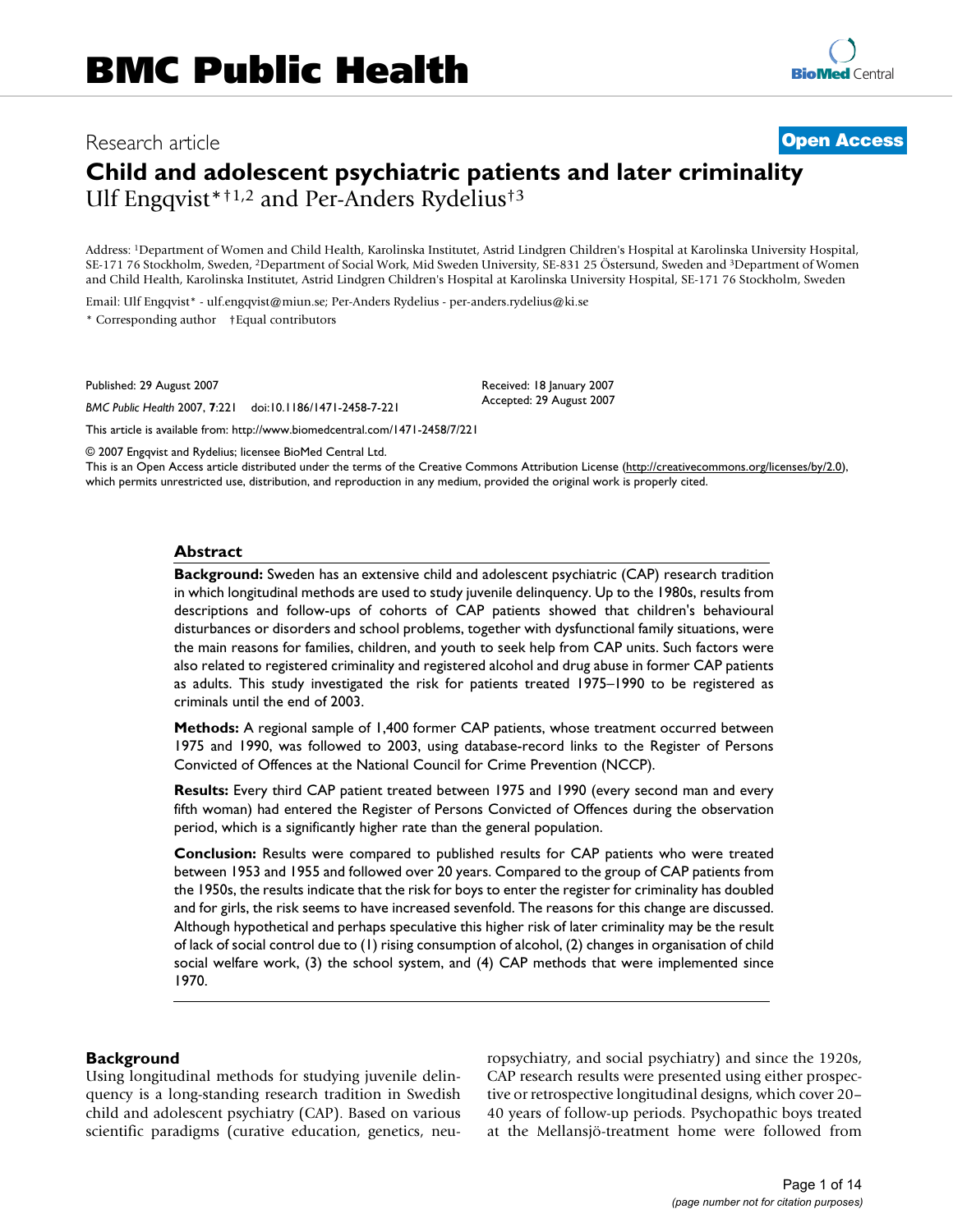1928 and forward to 1968 [1], delinquent boys treated at the Children's Village Skå and average Stockholm boys were followed over 18 years 1954–1973 [2], adoptive children from deviant homes 1930–1972 [3], children of alcoholics 1958–1978 [4], and teenage alcoholics 1964– 1985 [5]. A number of Swedish Government official reports described young law-breakers from the general population and their criminal development 1960–1972 [6-10] (see Table 1).

Results from the descriptions and follow-ups of cohorts of CAP patients until the 1980s [11,12] showed that children's behavioural disturbances or disorders and school problems (with dysfunctional family situations) were the main reasons for families, children, and youth to seek CAP care. Such factors were also related to registered criminality and registered alcohol and drug abuse in former CAP patients as adults [12].

The earlier findings could be summarized in the following way: In cohorts of CAP patients and in comparison groups followed from the 1950s to the late 1970s, male CAP patients had a higher risk of later registered criminality compared to average boys and adoptive children from disturbed homes [3], but a lower risk of criminality compared to children of alcoholic fathers [4] and children with early established conduct disorders [13]. Female CAP patients demonstrated very low risk of later criminality.

This study investigated the risk for CAP patients treated 1975–1990 to enter the register on criminality. The study's hypothesis was that children, who were identified by CAP units as having behavioural and school problems and dysfunctional families, were at high risk to become criminals.

# **Methods**

# *CAP Units*

In Sweden, there are three psychiatric disciplines, general (adult) psychiatry, forensic psychiatry and child and adolescent psychiatry (CAP). The upper age limit for CAP care is 18 years. CAP in Sweden was established during the time period 1915–1935 and became a medical discipline with its own training programme and an independent member organisation of the Swedish Society of Medicine in 1956. The influences came from Central Europe, mainly Austria, Switzerland and Germany. A nation-wide organization for CAP health service was built up from a Parliament decision in 1957–1958, and every County council has today at least one CAP unit focusing on outpatient care.

The number of inpatient beds has been reduced by nearly 90% from 1967 to 2006. There are differences in the CAP organisations and traditions over the world as well as when comparing the European countries and the Nordic countries. This is a matter of concern discussing similarities and differences when CAP patients from different countries are compared.

In the Jämtland County there are one CAP clinic and one general psychiatry clinic under the same health organisation giving service to the whole population. Both clinics

**Table 1: A summary of Swedish longitudinal prospective studies of risk groups with relevance to CAP and delinquency**

| Sample                                                                                     | Academic Discipline<br>from which the study<br>originated | Later Criminality                             | Later Alcoholism                              | Follow-up period |
|--------------------------------------------------------------------------------------------|-----------------------------------------------------------|-----------------------------------------------|-----------------------------------------------|------------------|
| Samples of boys who themselves had shown/been<br>treated for early symptoms of delinquency |                                                           |                                               |                                               |                  |
| Psychopathic boys treated at the Mellansjö CAP-treatment<br>home                           | CAP                                                       | 41%                                           | 28%                                           | 1928-1968        |
| Delinquent boys treated at the Children's Village SKÅ                                      | <b>CAP</b>                                                | 67%                                           | 58%                                           | 1954-1973        |
| Young law-breakers from the general population                                             | CAP, Sociology,<br>Psychology,<br>Criminology             | 39%                                           | 46%                                           | 1960-1972        |
| Teenage alcoholics                                                                         | CAP                                                       | 42%                                           |                                               | 1964-1985        |
|                                                                                            |                                                           |                                               | 58%                                           | $1964 - 1977$    |
| Samples of boys who had not primarily shown early<br>symptoms of delinguency               |                                                           |                                               |                                               |                  |
| Adopted children with heredity for social problems/<br>alcoholism                          | <b>CAP</b>                                                | 14%                                           | 21%                                           | 1930-1972        |
| Children of alcoholic Fathers                                                              | CAP                                                       | 42%                                           | 35%                                           | 1958-1978        |
| <b>Samples of CAP-patients</b>                                                             |                                                           |                                               |                                               |                  |
| 2164 patients from the Stockholm CAP out-patient-service                                   | <b>CAP</b>                                                | 16%<br>(23% of the boys)<br>(3% of the girls) | 16%<br>(23% of the boys)<br>(3% of the girls) | $1953 - 1975$    |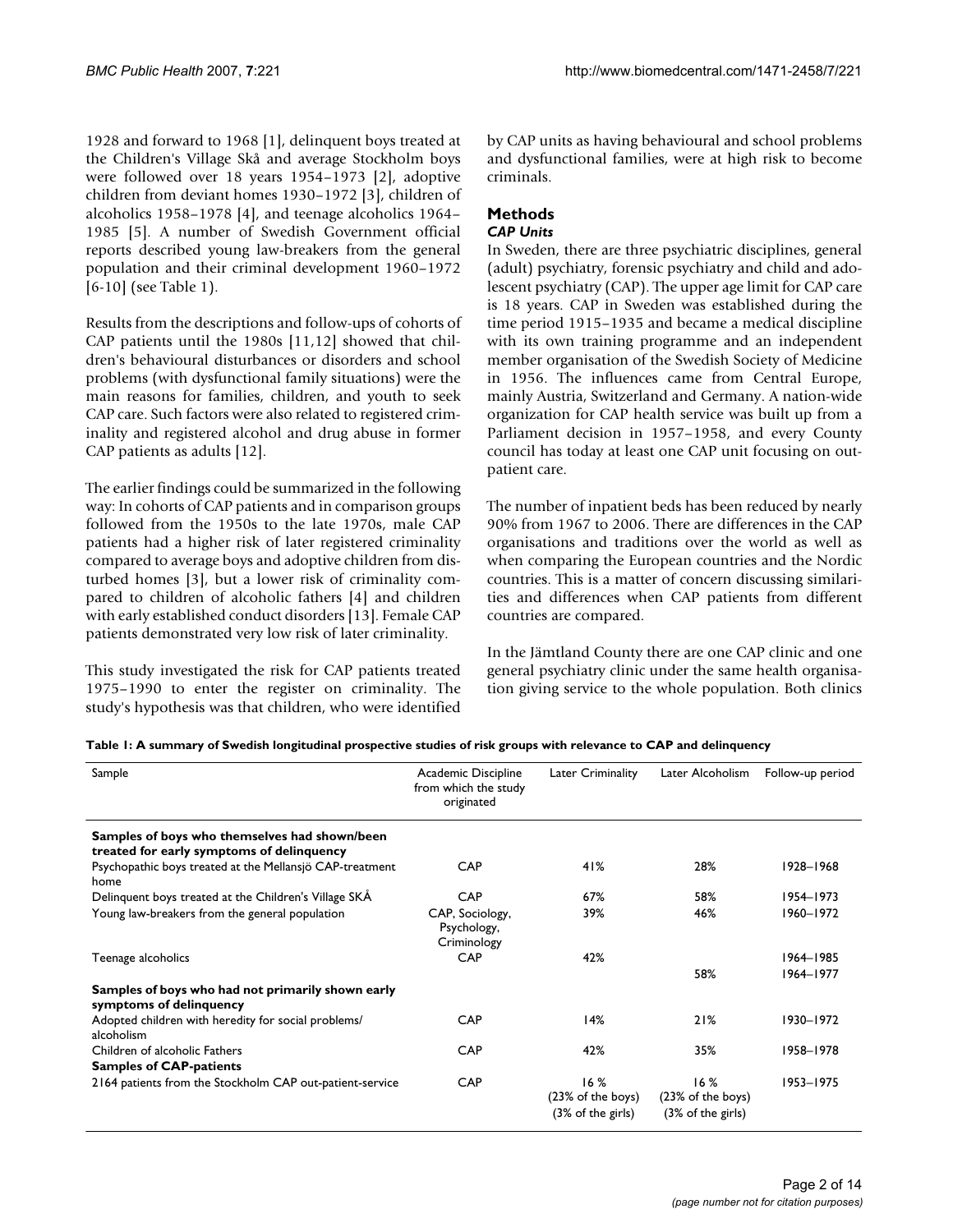are located in the same hospital organisation at Östersund Hospital.

# *Study sample*

The population consists of all patients born between 1957 and 1976, who were admitted to CAP care in Jämtland County between 1970 and 1990. They terminated their contact between 1975 and 1990. Some of the youngest patients might have been readmitted to CAP care after 1990. The data apply to CAP in- and outpatient care and general psychiatric in- and outpatient care in Jämtland County and general psychiatric inpatient care in the rest of Sweden. Only few cases (8) are missing. In total, 99.4% of all patients were successfully traced in Swedish census records; of these, 12 had emigrated.

Jämtland County is a sparsely populated (127,028 inhabitants in December 2005) area in northern Sweden. The county represents 12% of Sweden's land area but only 1.5% of its population. Östersund (about 58,000 inhabitants), the only town in which psychiatric services are located, is 600 kilometres northwest of Stockholm. The County Council organisation and Östersund hospital are well-suited for this type of study. There is only one CAP clinic and one general psychiatric clinic for all county inhabitants; both clinics are in the same hospital organisation.

# *The CAP patient population, in brief*

Information about CAP care was available for all 1,420 patients, of which 674 were male and 746 were female (female/male ratio 1.1:1). Their mean age at admission to CAP care was 12.1 (SD. 4.1).

In 2003, 896 of the patients (63%) lived in Jämtland County; the others had moved to other parts of Sweden, and 12 had moved abroad. It was not possible to acquire reliable data on eight persons, and another 38 patients (2.7%) had died.

Data on split families were available for 1,399 patients. 47.5% of the patients lived with either both biological or both adoptive parents at admission to CAP care. In the early 1990s, 75% of all Swedish children lived with both parents and that difference is significant (*P* < 0.001). School problems (behavioural and/or learning problems) were mentioned in the hospital records for 46.5% of 1,187 patients.

Every fifth (20.3%) was given in-ward treatment at the CAP clinic. In Sweden there have been efforts to shorten the duration of inpatient treatment and to promote outpatient care from the 1990s and onward. This means that the duration of hospitalizations were rather long during the period from 1975–1990, with an average of 90 days and the range 1–449 days.

# *Data collection*

Based on the description of the CAP patient population, a prospective survey was conducted with 1,400 patients (including those who died during the follow up) to examine the number of patients who were later convicted of offences. Authorisation and ethical approval was received from the Ethical Committee of Umeå University and the Ethical Committee of Karolinska Institutet in Stockholm (Um dnr 95-051;Um dnr 99-023; KI Dnr 99–209). The Swedish National Council for Crime prevention also accomplished an ethical trial before supporting us with data. Information about contacts with CAP and general psychiatric care was obtained from hospital records and from the Hospital Discharge register (HDR) of the Swedish National Board of Health (covering the whole nation). A list of all social security numbers (all checked against vital statistics) was sent on two occasions (1999 and 2006) to the National Council for Crime Prevention (NCCP) to search in its database of persons who were convicted of offences.

# *Information from hospital records*

The study started in 1994–1995 when hospital records at CAP were reassessed according to a protocol (based on previous empirical results from follow-ups of CAP patients) to identify the following variables: gender, age when admitted to CAP care, split family, school problems, inpatient care in the CAP unit, reason for admission, and diagnoses. These variables were used in the statistical analysis as independent variables.

Over the years 1975 – 1996, ICD-8 and ICD-9 were used in Sweden for diagnostic purposes. ICD-10 was introduced in 1997. For this study, all diagnoses given at the time of CAP treatment have been reassessed according to ICD-10 which is described in detail on Who's web page [14].

Depending on the history and assessment, patients visiting the outpatient CAP unit do not always receive a psychiatric diagnosis. For one third of the patients (35%) no diagnosis was given. A psychiatric diagnosis (group F, mental and behavioural disorders) was given to 534 patients (38%). Every fifth patient (23%) received a Z group diagnosis (Factors influencing health status and contact with health services). Investigations of relationship problems within the family usually lead to such a diagnosis. Suicide attempts (X60–X84 Intentional selfharm) constituted 5%. The distribution of diagnoses in groups is shown in Table 2.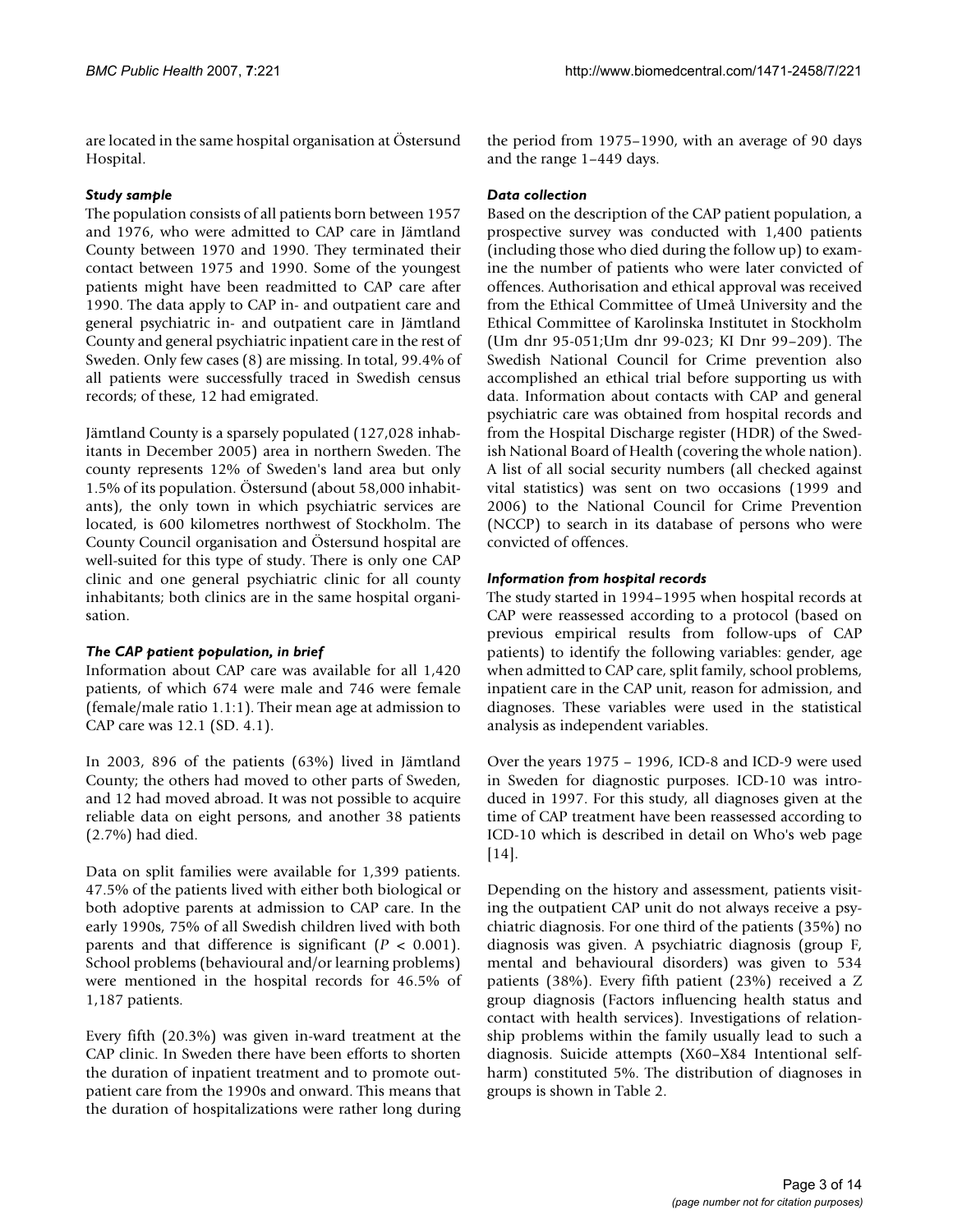#### **Table 2: Diagnoses (ICD 10) given to 913 patients at the CAP unit**

| Diagnosis group                                                                                          | Total study | Males      | Females    | p-value  |
|----------------------------------------------------------------------------------------------------------|-------------|------------|------------|----------|
|                                                                                                          | population  |            |            |          |
|                                                                                                          | $N = 913$   | $N = 395$  | $N = 518$  |          |
|                                                                                                          | Number (%)  | Number (%) | Number (%) |          |
| Mental and behavioural disorders                                                                         |             |            |            |          |
| F10-F19 Mental and behavioural disorders due to psychoactive<br>substance use                            | 25(2.7)     | 11(2.8)    | 14(2.7)    | 0.93     |
| F20-F29 Schizophrenia, schizotypal and delusional disorders                                              | 20(2.2)     | 7(1.8)     | 13(2.5)    | 0.47     |
| F30-F39 Mood [affective] disorders                                                                       | 31(3.4)     | 12(3.0)    | 19(3.7)    | 0.56     |
| F40-F48 Neurotic, stress-related and somatoform disorders                                                | 142(15.6)   | 42 (10.6)  | 100(19.3)  | 0.0002   |
| F50-F59 Behavioural syndromes associated with physiological                                              | 47(5.1)     | 9(2.3)     | 38 (7.3)   | 0.0003   |
| disturbances and physical factors                                                                        |             |            |            |          |
| F60-F69 Disorders of adult personality and behaviour                                                     | 4(0.4)      | (0.3)      | 3(0.6)     | 0.80     |
| F70-F79 Mental retardation                                                                               | 27(3.0)     | 17(4.3)    | 10(1.9)    | 0.04     |
| F80-F89 Disorders of psychological development                                                           | 39(4.3)     | 26(6.6)    | 13(2.5)    | 0.04     |
| F90-F98 Behavioural and emotional disorders with onset usually<br>occurring in childhood and adolescence | 198(21.7)   | 121(30.6)  | 77 (14.9)  | < 0.0001 |
| F99 Unspecified mental disorder                                                                          | (0.1)       | 1(0.3)     | 0          | 0.28     |
| Diseases of the nervous system                                                                           |             |            |            |          |
| G00-G99 Diseases of the nervous system                                                                   | 2(0.2)      | 2(0.5)     | 0          | 0.16     |
| Endocrine, nutritional and metabolic diseases                                                            |             |            |            |          |
| E00-E90 Endocrine, nutritional and metabolic diseases                                                    | 2(0.2)      | (0.3)      | (0.2)      | 0.77     |
| Factors influencing health status and contact with health                                                |             |            |            |          |
| services                                                                                                 |             |            |            |          |
| Z00-Z99 Factors influencing health status and contact with                                               | 326 (35.7)  | 139(35.2)  | 187(36.1)  | 0.78     |
| health services                                                                                          |             |            |            |          |
| <b>External causes of morbidity and mortality</b>                                                        |             |            |            |          |
| X60-X84 Intentional self-harm                                                                            | 49 (5.4)    | 6(1.5)     | 43(8.3)    | < 0.0001 |

#### *Information on crimes*

For this presentation, the Swedish statistics on crimes have been used. From the BRÅ, The Swedish National Council for Crime Prevention (NCCP), the authority in Sweden responsible for Crime statistics) the following is cited: "Comparisons between countries that are based on their individual crime statistics require caution since such statistics are produces differently in different countries." Swedish statistics on crimes is presented in detail in several languages on the BRÅ web page [15].

Crimes are normally broken down into various categories or groups. There are at least two ways of doing this: the legal approach and the criminological approach.

With legal categorisation, criminal code crimes are normally grouped on the basis of the code's division into crimes against the person, crimes against property, crimes against the general public and crimes against the state.

Criminologists are more interested in grouping crimes that are a similar type, that have the same causes or that occur under similar circumstances. Some of these criminological concepts have also made their way into everyday language, such as environmental crime, juvenile crime and violent crime. Both grouping procedures are used in this study.

Crimes against property are robbery, larceny, burglary, motor vehicle theft and petty larceny.

Crimes against the person's life and health are also called violent crimes. The group contents murder, manslaughter, assault and sexual crimes.

Drug-related crimes are drunken driving, narcotics and crime against the alcohol law. Reoffending is measured on the basis of the new convictions recorded during the follow up period subsequent to an individual's initial conviction.

#### *Information from registers*

NCCP database search results for each person were displayed in three rows, which indicated if the person (1) was found guilty in a county court; (2) had received a fine issued by a prosecutor; and/or (3) had received a waiver of prosecution issued by a prosecutor [16]. A maximum of 10 previous violations of a law were displayed in the first search. If a person had more than ten convictions, this was noted. Only the main crime was noted. Sometimes up to 19 types of offence are committed at the same time, but here, only the most serious crime could be registered, that is, the "main" crime.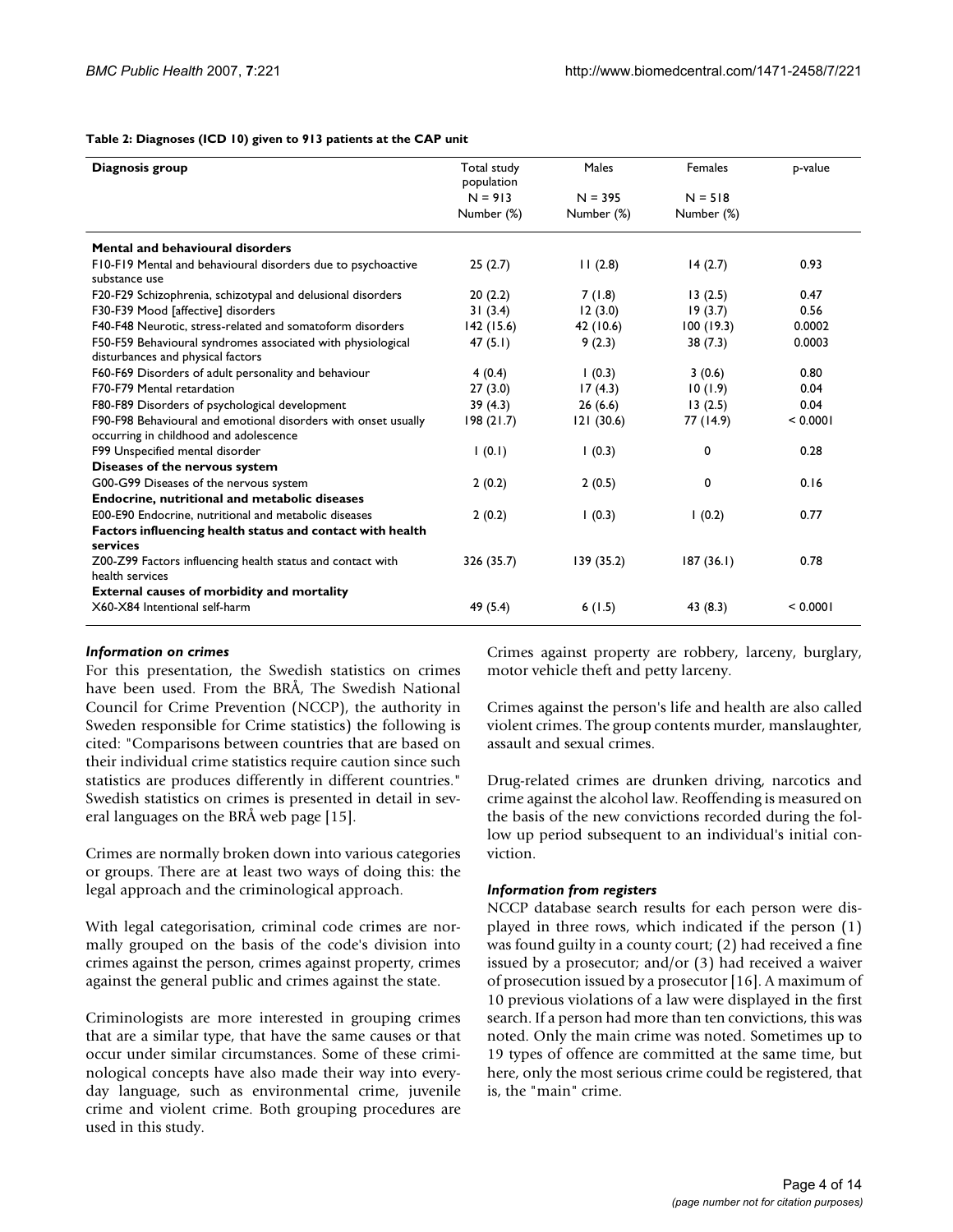The information for outpatient general psychiatric care as well as inpatient care in Jämtland County was obtained by examination of hospital records and by linkage to the Hospital Discharge register (HDR) of the Swedish national Board of Health while information of inpatient care in the rest of Sweden was obtained by linkage to HDR.

# *Statistical methods*

The odds ratio (OR) is a way of comparing whether the probability of a certain event is the same for two groups. An odds ratio of 1 implies that the event is equally likely in both groups. An odds ratio greater than one implies that the event is more likely in the first group. An odds ratio less than one imply that the event is less likely in the first group. The odds ratio is presented with 95% confidence interval.

The rate ratio is most suited to study events in a constant domain while the denominator -i.e. the population at risk- is very large. The rate ratio is presented with 95% confidence interval (Wald).

The chi square test was used to analyse differences in categorical variables. For continuous variables, the t-test was used to analyse differences. A significance limit was set at 5%.

Binary logistic regression determined effect of a set of variables on probability of criminality – plus effect of individual variables. Binary logistic regression is a regression application for a dichotomous, dependent variable. The logistic regression model is a nonlinear transformation of the linear regression.

Data were analysed using SPSS for Windows (SPSS Inc), release 12.0

# **Results**

#### *Registered criminality*

A total of 530 persons (38%) from the study population (N = 1,400), 367 males (26%) and 163 females (12%), every second man (55%) and every fifth woman (22%), were registered for criminality. The male/female ratio was 2.3:1.

This study has 279 inpatients, and 44% appeared in criminal databases.

A total of more than 2,000 different crimes were registered for the 530 former CAP patients. Eighty-one types of crimes were found in the records. Repeated criminality was common. It was possible to compare registered criminality among previous CAP patients to a group of average, Swedish males and females in the same age groups for 1996 and 1997. It was shown that 5,682 per 100,000 of males in the CAP population were convicted of offences while 4,113 per 100,000 in the general population were convicted (*P* < 0.001). Rate ratio 95% CI was 0.61 < 1.38 < 3.14. Corresponding figures for females were 1,851 per 100,000 compared to 741 per 100,000, Rate ratio 0.59 <  $2.50 < 10.55$  ( $P < 0.001$ ).

A total of 315 (59%) reoffended; 223 patients (42% of those convicted) were reconvicted within three years of the first conviction, and 129 (24% of those convicted) reoffended within one year.

# *Most frequent-occurring crimes*

A total of 2,365 crimes were registered for the 530 former CAP patients. Table 3 lists the seven most common crimes. They constitute 65% of all crimes. The most serious crimes were robbery (10 cases), rape (6 cases), arson (3 cases), manslaughter (2 cases), and murder (1 case).

#### *Violent offences*

Of the total number of reported crimes in Sweden, crime against the person (primarily violent crime) constitutes

#### **Type of crime Persons convicted of offences Numbers of convictions of offences Crime per person Males Females Males Females Males Females** Larceny, burglary 158 40 404 99 2.6 2.5 Driving without a license **92** 17 177 38 1.9 2.2 Motor vehicle theft **91** 13 190 15 2.1 1.2 Petty larceny 50 62 70 99 1.4 1.6 Assault 86 20 134 28 1.6 1.4 Drunk driving 90 22 117 28 1.3 1.3 Narcotics 32 31 61 69 1.9 2.3

**Table 3: The most frequent-occurring crimes in the CAP patient population**

A total of 530 persons, 367 males and 163 females, were convicted for a total of 2065 crimes.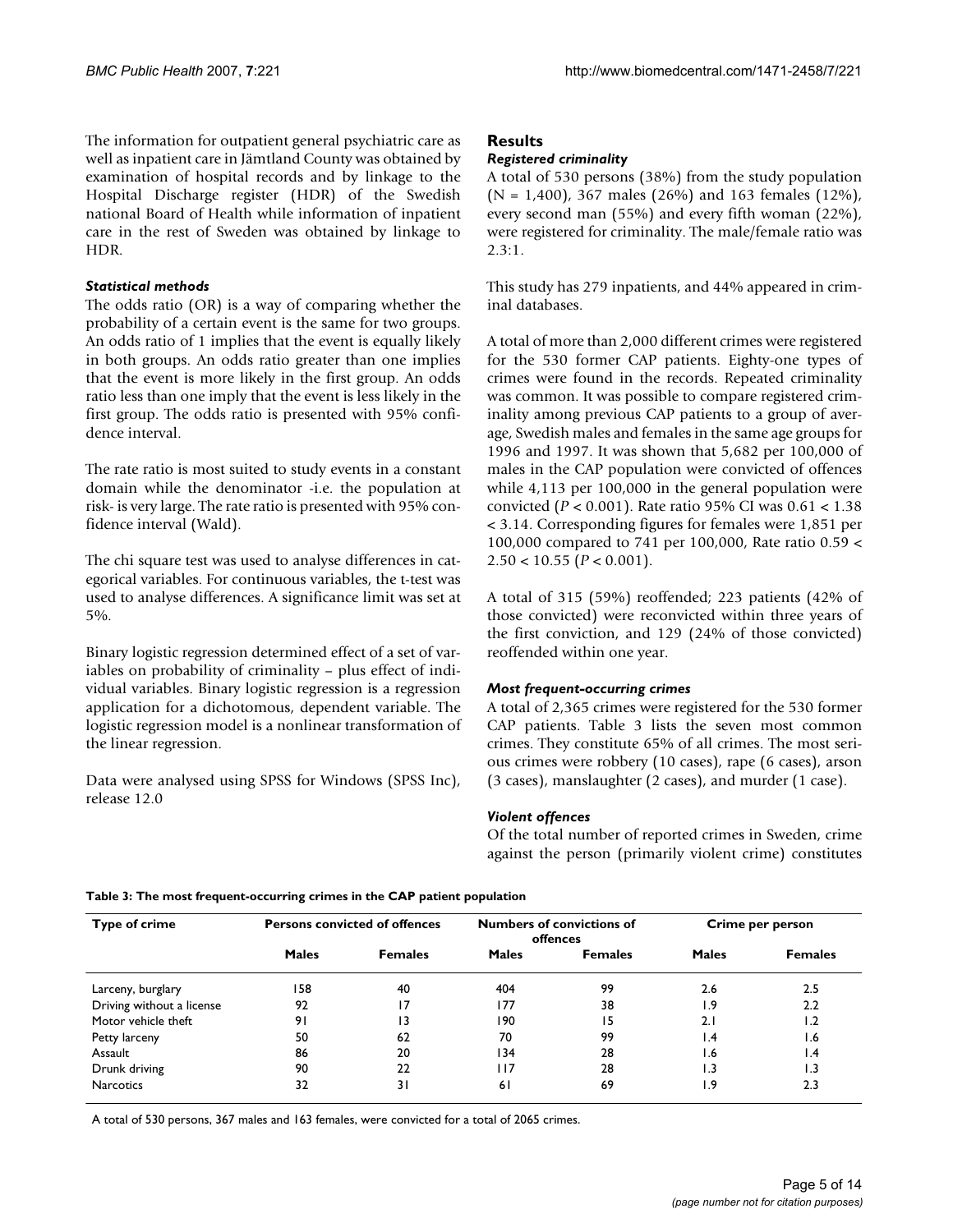15%. Crime against the person includes, for example, assault and sexual crimes.

One-hundred and forty-three persons (115 male and 28 female) had committed a total of 248 violent crimes, which is 1.7 crimes per person. One-third (31%) of the convicted males (17% of all males) and 17% of the convicted females (4% of all females) had committed violent crimes.

Violent crimes constituted 10% of all crimes in this study. The most frequent violent crime was assault (162 or 7%). Sexual crimes constituted 1%.

Those who committed violent crimes differed from those who committed other crimes regarding gender (*P* = 0.001), split family (*P* = 0.035), behaviour disorders (*P* = 0.009), and schizophrenia (*P* = 0.027). They also had a higher degree of general psychiatric contacts (*P* = 0.002).

The schizophrenic patient group did not commit more crimes than patients with other diagnoses, but they more frequently committed violent crimes.

# *Drug-related offences*

One hundred and seventy-six persons (125 male and 51 female) had committed 300 crimes related to alcohol and drugs, which is 1.7 crimes per person. Crimes related to alcohol and drugs constituted 13% of all crimes. The most frequent crime was drunk driving (145 or 6% of all crimes), followed by narcotics (130 or 5.5%). Those, who committed crimes related to alcohol and drugs, differed from those who committed other crimes – regarding age at admission to CAP care ( $> 13$  years); ( $P = 0.008$ ) and behaviour disorders (*P* < 0.001). The alcohol-drug criminals also had more frequent general psychiatric contacts (*P* = 0.002) and a higher mortality rate (*P* = 0.004).

# *Female versus male criminality*

In this study, among the 530 individuals convicted of offences, every third person (31%) was female. The 163 females committed 25% of all the registered crimes. Men were convicted for 4.9 crimes per person (SD 5.87) and women for 3.5 crimes per person (SD 5.04); (*P* = 0.006).

The most typical female crimes were pilfering, theft, burglary, and narcotics.

Significant differences between females convicted of offences versus males convicted of offences, and females convicted of offences versus females not convicted are shown in Table 4.

# *Juvenile criminality*

Thirty persons were convicted before their first admission to CAP care. Those who were under age 18 at their first conviction constituted 40% of all those convicted, and they were responsible for 59% of all crimes. The 140 patients who were ages 15–16 (at their first conviction) constituted 26% of all those convicted, and they were responsible for 42% of all crimes. Table 5 shows the time from CAP care to first conviction.

Those who were convicted five times or more made their criminal debut earlier than others. The mean age for the first crime was 17.4 (SD 2.08), while the corresponding figure for those who committed less than five crimes was age 21.1 (SD 5.46); (*P* < 0.001). Other significant differences (compared to those who committed less than five crimes) were that they reoffended more often (*P* < 0.001), they had more school problems  $(P < 0.001)$ , they were older at first admission to CAP care (*P* = 0.029), and they were more often admitted to CAP care because of behaviour problems (*P* < 0.001). More of them had also been inpatients in CAP care (*P* < 0.001) and had been admitted to general psychiatry  $(P < 0.001)$ .

# *Criminality and admission to general (adult) psychiatry*

In the CAP patient population, a total of 531 patients (38%) had been patients in general psychiatry care at the end of the follow-up, and among those convicted of offences, 44% had been readmitted to general psychiatric care (*P* < 0.001).

In childhood, during CAP care, those convicted of offences were admitted more often because of behavioural disorder (180/524; 34%) than hose not convicted (112/865; 13%) (*P* < 0.001) and relationship problems (116/524; 22% vs. 142/865; 16%), (*P* = 0.008).

As adults, they had a significantly higher rate of substancerelated diagnoses (51/241; 21%) than those not convicted (7/297; 2%), (*P* < 0.001) and personality disorder diagnoses (31/241; 13% vs. 19/297; 6%), (*P* = 0.010).

Those convicted of offences had a significantly lower percentage of schizophrenia (12/241; 5% vs. 29/297; 10%), (*P* = 0.038); neurotic, stress-related, and somatoform disorders (42/241; 17% vs. 90/297; 30%), (*P* = 0.001); and behavioural syndromes that are associated with physiological disturbances and physical factors (16/241; 7% vs. 37/297; 13%), (*P* = 0.024).

# *Risk factors*

Table 6 displays risk factors for conviction of offences (Odds ratio and a binary logistic regression).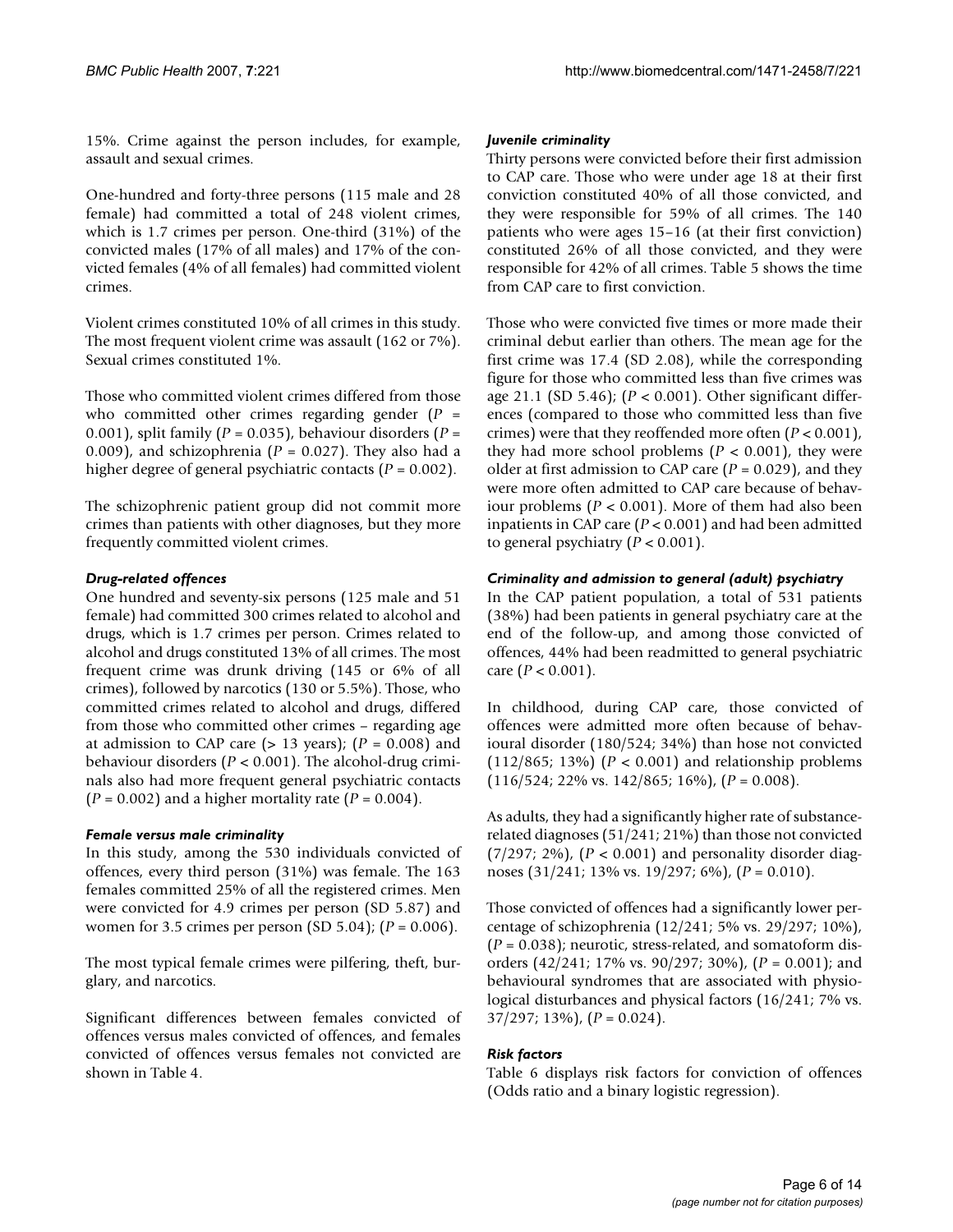|                                                                             | <b>Females convicted of offences</b> |                                      |         |                                 | Males convicted of offences              |         |         |                       |  |  |
|-----------------------------------------------------------------------------|--------------------------------------|--------------------------------------|---------|---------------------------------|------------------------------------------|---------|---------|-----------------------|--|--|
|                                                                             | N                                    | <b>Number</b>                        | Percent | N                               | <b>Number</b>                            | Percent | p-value | Odds Ratio 95% Cl     |  |  |
| <b>First conviction before</b><br>18 years of age                           | 153                                  | 53                                   | 34.6    | 346                             | 6                                        | 46.5    | 0.013   | $ . $ < $ .6$ < 2.4   |  |  |
| Reoffending                                                                 | 154                                  | 81                                   | 52.6    | 347                             | 236                                      | 68.0    | 0.001   | 1.1 < 1.3 < 1.5       |  |  |
| <b>Problems at school</b>                                                   | 48                                   | 72                                   | 48.6    | 299                             | 198                                      | 66.2    | < 0.001 | $ . $ < $ .4$ < $ .6$ |  |  |
| Age when admitted to<br>CAP, younger than 13<br>years                       | 163                                  | 57                                   | 35.0    | 367                             | 245                                      | 66,8    | < 0.001 | 2.5 < 3.7 < 5.5       |  |  |
| <b>Reason for admission to</b><br>the CAP unit                              |                                      |                                      |         |                                 |                                          |         |         |                       |  |  |
| <b>Behaviour disorder</b>                                                   | 6                                    | 36                                   | 22.4    | 363                             | 44                                       | 39.7    | < 0.001 | 1.3 < 1.8 < 2.4       |  |  |
| <b>Problems in connection</b><br>with development or<br>maturation          | 6                                    | 3                                    | 1.9     | 363                             | 26                                       | 7.2     | 0.014   | 1.2 < 3.8 < 12.5      |  |  |
| <b>Attempted suicide,</b><br>suicidal acts, or<br>thoughts                  | 6                                    | 12                                   | 7.5     | 363                             | 7                                        | 1.9     | 0.002   | 1.6 < 4.1 < 10.6      |  |  |
| <b>Relationship problems</b>                                                | 6                                    | 55                                   | 34.2    | 363                             | 61                                       | 16.8    | < 0.001 | 1.7 < 2.6 < 4.0       |  |  |
|                                                                             |                                      | <b>Females convicted of offences</b> |         |                                 | <b>Females not convicted of offences</b> |         |         |                       |  |  |
| <b>Problems at school</b>                                                   | 48                                   | 72                                   | 48.6    | 498                             | 168                                      | 33.7    | 0.001   | 1.3 < 1.9 < 2.7       |  |  |
| <b>Split family</b><br><b>Reason for admission to</b><br>the CAP unit       | 159                                  | 106                                  | 66.7    | 562                             | 263                                      | 46.8    | < 0.001 | 1.3 < 1.6 < 2.0       |  |  |
| <b>Behaviour disorder</b>                                                   | 6                                    | 36                                   | 22.4    | 565                             | 48                                       | 8.5     | < 0.001 | 1.9 < 3.1 < 5.0       |  |  |
| <b>Relationship problems</b>                                                | 6                                    | 55                                   | 34.2    | 565                             | 101                                      | 17.9    | < 0.001 | 1.6 < 2.4 < 3.5       |  |  |
|                                                                             | Males convicted of offences          |                                      |         | Males not convicted of offences |                                          |         |         |                       |  |  |
| <b>Split family</b>                                                         | 360                                  | 229                                  | 63.6    | 298                             | 126                                      | 42.3    | < 0.001 | 1.3 < 1.6 < 1.9       |  |  |
| <b>Problems at school</b><br><b>Reason for admission to</b><br>the CAP unit | 299                                  | 198                                  | 66.2    | 225                             | 106                                      | 47.1    | < 0.001 | 1.3 < 1.6 < 1.9       |  |  |
| <b>Behaviour disorder</b>                                                   | 363                                  | 144                                  | 39.7    | 300                             | 64                                       | 21.3    | < 0.001 | 1.2 < 1.3 < 1.4       |  |  |

**Table 4: Females convicted of offences vs. males convicted of offences, females convicted of offences vs. females not convicted, and males convicted of offences vs. males not convicted**

Percentage is valid for convicted or not convicted females respectively convicted or not convicted males

# **Discussion**

#### *A comparison with a 20-year prospective follow up study in Stockholm and other studies*

Nylander [12] published a 20-year prospective follow-up study of 2,164 patients (1417 males and 747 females) from the Stockholm Municipal Child Guidance Clinics. After treatment they had been discharged in 1953, 1954, and 1955.

To compare the Jämtland cohort to the Stockholm cohort, the sub-sample of the Jämtland cohort with a full 20-year follow-up period was selected. This group, 608 cases (325 males and 283 females) was compared to the Stockholm group using the variables described in Table 7.

While the boy/girl ratio was 1.9:1 in the Stockholm cohort from the 1950s, more girls were CAP patients in Jämtland at the end of the 1900s – with a 1:1.1 boy/girl ratio.

Compared to 22.5% of the Stockholm boys, 53.5% of the Jämtland boys were registered for criminality over the coming 20 years after discharge from CAP care (*P* < 0.001). Among the girls, the corresponding figures were 3.3% compared to 19.1% (*P* < 0.001). The Jämtland girls were younger than the Stockholm girls at the time of first conviction (*P* < 0.001); while no age difference was found among boys (Table 7).

The Stockholm organisation for CAP outpatient care was established in 1933 and worked hand in hand with the CAP unit on school psychiatry that was established in the Stockholm Public Schools in 1919. As child guidance and prevention was the primary goals for the CAP activities, special attention focused "on the important pre-school years" with the "setting up of special small day care centres with a programme of therapeutic activities connected with the guidance clinics, and special centres for children with grave mental disturbances that also run within the framework of the organisation" (page 11, Curman H., Nylander I. [11]). However, there has been a change observed over time in age and sex distribution of CAP patients in Stockholm over time. "Whereas the frequency for children in the lowest age group during the years 1953–1954–1955 amounted to 24% of the total material, this figure was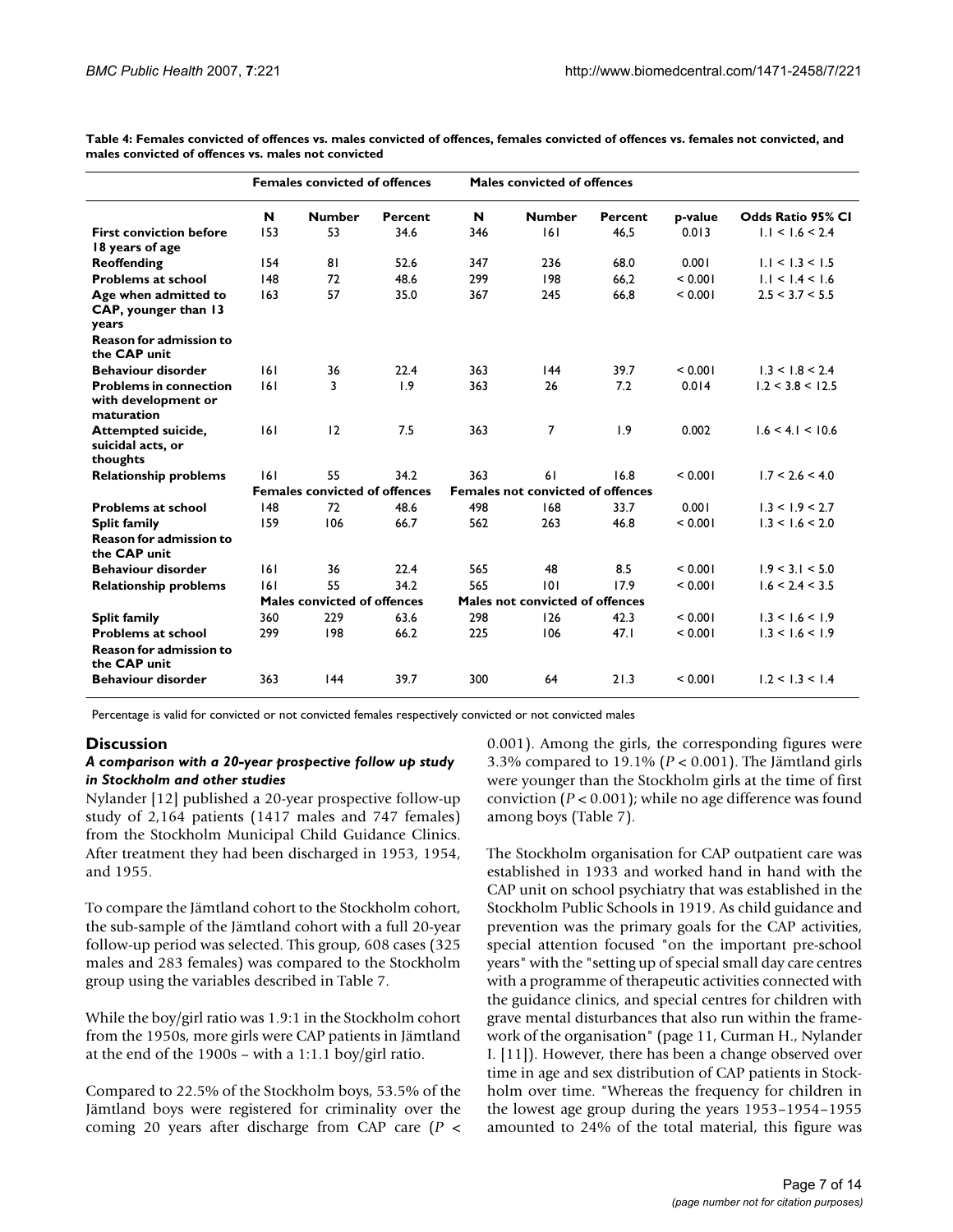| Age at first<br>conviction | Frequency      | Convicted<br>before<br>CAP-care | Convicted<br>during<br>CAP-care | Time to first conviction after completion of CAP care |                |                 |                 |                         |           |                |
|----------------------------|----------------|---------------------------------|---------------------------------|-------------------------------------------------------|----------------|-----------------|-----------------|-------------------------|-----------|----------------|
|                            |                |                                 |                                 | $0 - 1$                                               | $I - 2$        | $2 - 5$         | $5 - 10$        | $10 - 15$               | $15 - 20$ | $20 - 25$      |
|                            |                |                                 |                                 | year                                                  | years          | years           | years           | years                   | years     | years          |
| 15                         | 31             | 3                               | $\overline{7}$                  | 8                                                     | $\overline{2}$ | 8               | 3               |                         |           |                |
| 16                         | 109            | 16                              | 28                              | 8                                                     | 7              | 20              | 8               | $\overline{\mathbf{c}}$ |           |                |
| 17                         | 74             | $\mathbf{H}$                    | 16                              | 8                                                     | 13             | 3               | $\mathbf{H}$    | $\boldsymbol{2}$        |           |                |
| 8                          | 58             |                                 | 4                               | 12                                                    | 8              | 9               | $\overline{10}$ | 5                       |           |                |
| 9                          | 46             |                                 |                                 |                                                       | 3              | 21              | 17              | 5                       |           |                |
| 20                         | 38             |                                 |                                 |                                                       |                | 3               | 4               | $\overline{10}$         |           |                |
| 21                         | 37             |                                 | <b>I</b>                        |                                                       |                | $\overline{10}$ | 17              | 9                       |           |                |
| $22\,$                     | 28             |                                 | T                               |                                                       | $\overline{2}$ | 4               | 12              | 9                       |           |                |
| 23                         | 17             |                                 |                                 |                                                       |                | $\overline{2}$  | 4               | 10                      |           |                |
| 24                         | 15             |                                 |                                 |                                                       |                |                 | 8               | 6                       |           |                |
| 25                         | 10             |                                 |                                 |                                                       |                |                 | 4               | 5                       |           |                |
| 26                         | 10             |                                 |                                 |                                                       |                |                 |                 | 9                       |           |                |
| 27                         | 3              |                                 |                                 |                                                       |                |                 |                 | $\overline{\mathbf{c}}$ |           |                |
| 28                         | 9              |                                 |                                 |                                                       |                |                 |                 | 8                       |           |                |
| 29                         | 6              |                                 |                                 |                                                       |                |                 | I               | 5                       |           |                |
| 30                         | 6              |                                 |                                 |                                                       |                |                 |                 | 6                       |           |                |
| 31                         | 6              |                                 |                                 |                                                       |                |                 |                 | 6                       |           |                |
| 32                         | 3              |                                 |                                 |                                                       |                |                 |                 | 3                       |           |                |
| 33                         | 6              |                                 |                                 |                                                       |                |                 |                 | 5                       |           |                |
| 34                         | 7              |                                 |                                 |                                                       |                |                 |                 | 5                       |           | $\overline{2}$ |
| 35                         | 3              |                                 |                                 |                                                       |                |                 |                 | 3                       |           |                |
| 36                         |                |                                 |                                 |                                                       |                |                 |                 |                         |           |                |
| 37                         | 2              |                                 |                                 |                                                       |                |                 |                 |                         |           |                |
| 39                         | 3              |                                 |                                 |                                                       |                |                 |                 |                         |           | 3              |
| 40                         | $\overline{2}$ |                                 |                                 |                                                       |                |                 |                 |                         |           | $\mathbf 2$    |
| Total                      | 530            | 30                              | 57                              | 46                                                    | 36             | 110             | 120             | 116                     | 3         | 12             |

#### **Table 5: Time from completion of CAP-care to first conviction**

only 8% ( $p < 0.001$ ) in 1970; while the frequency for children in the oldest age groups in 1953–1954–1955 was about 12%, it reached 39% in 1970 (*P* < 0.001). The largest increase was found for the girls in the highest age group, rising from about 17% to about 49% (*P* < 0.001)" (p26, Curman H., Nylander I. [11]).

As the fully established organisation in Jämtland started in 1975 working according to the current opinions of the period of time, this may well explain why the proportion of preschool children was higher in the Stockholm cohort in the 1950's and why the Jämtland cohort was older at the end of a 20-year follow up (see Table 7). However, as 92% of the convictions among the Stockholm boys occurred between their ages of 15–26 years vs. 91% in the Jämtland cohort and as there was no age difference found when comparing the two cohorts of males at the time for their first convictions the age difference between the two cohorts is looked upon as negligible.

The sex-ratio where boys outnumber girls, found in the Stockholm cohort from the 1950's, is in line with other CAP-cohorts from that time. A similar situation was found

in the description of the CAP patients at the outpatient clinic of the Erica Foundation published in 1950 [17]. As already commented upon above, there was a secular trend observed from 1950–1970 in Stockholm in relation to the sex ratio of CAP patients, when the number of girls increased. In a Stockholm CAP cohort from 1981, the sex ratio girls: boys was 1:1, while in a Stockholm cohort of CAP emergency patients from 1995 the girls outnumbered the boys 60% vs. 40%. This secular trend and the fact that "problematic girls were uncommon among both CAP patients and delinquent children and youth in cohorts in the 1950's" (p3. [18]) may well explain the sex differences found when comparing the Stockholm cohort from 1950 to the Jämtland cohort.

Until 1977, there was a special National Alcohol Register on alcohol related criminality including public drunkenness. Using this register, as shown in Table 1, it was possible to describe the relationships between criminality and alcohol abuse in previous prospective cohort studies of CAP patients, average children and youth and risk groups. It is a disadvantage that such an analysis could not be run for the Jämtland cohort of today. However as the previous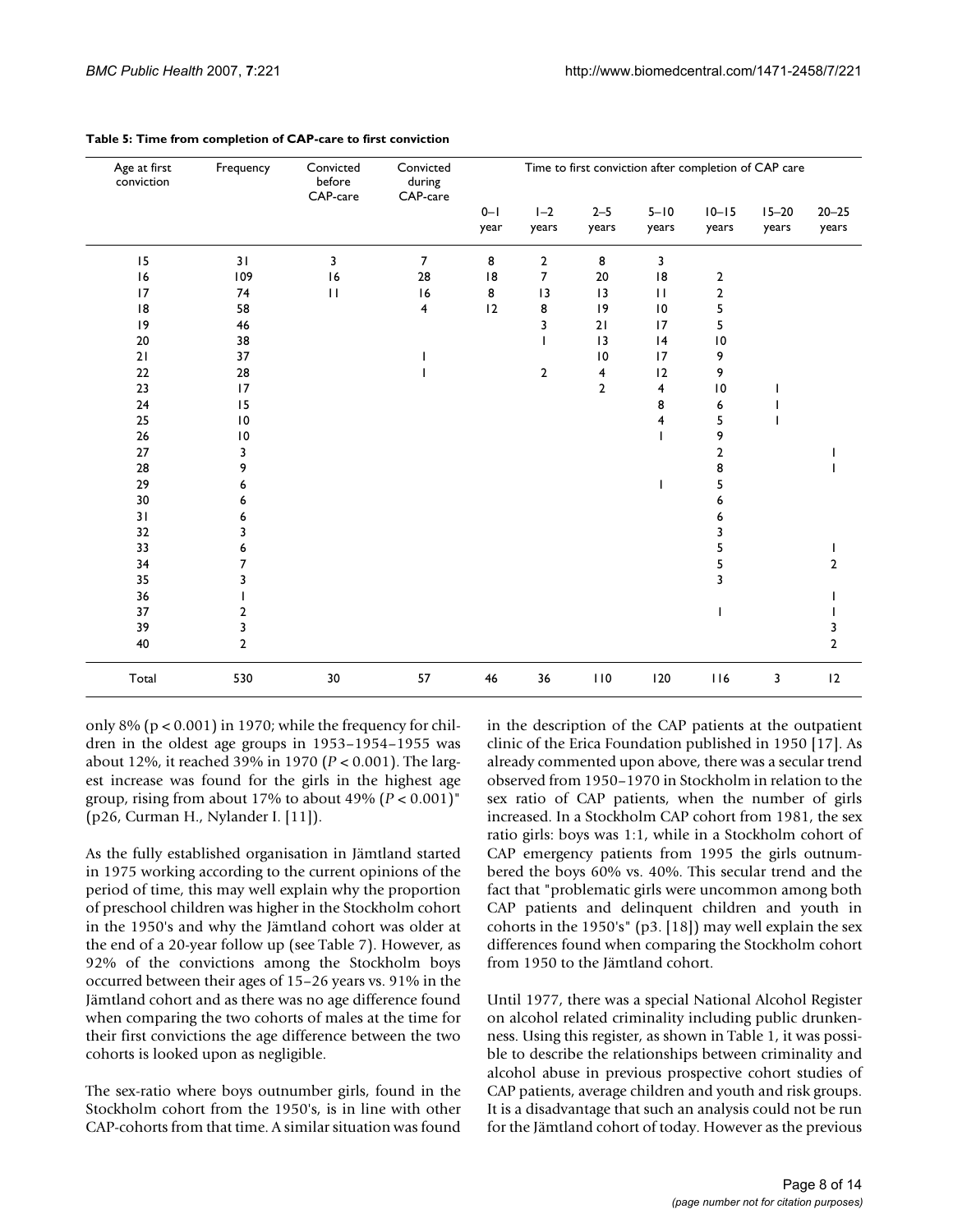| Independent variable                 | N            |                          | <b>Dependent variable</b>    | P value | Odds ratio      |
|--------------------------------------|--------------|--------------------------|------------------------------|---------|-----------------|
|                                      |              | Convicted of<br>offences | No conviction<br>of offences |         |                 |
| Sex                                  | 1400         |                          |                              |         |                 |
| Male                                 | 667          | 367                      | 300                          |         |                 |
| Female                               | 733          | 164                      | 569                          |         | 1.8 < 2.1 < 2.4 |
| Binary logistic regression<br>Family | 1161<br>1379 |                          |                              | < 0.001 | 0.2 < 0.3 < 0.4 |
| Split family                         | 724          | 336                      | 388                          | < 0.001 | 1.4 < 1.6 < 1.8 |
| Complete family                      | 655          | 184                      | 471                          |         |                 |
| Binary logistic regression           |              |                          |                              | < 0.001 | 0.4 < 0.5 < 0.6 |
| Problems at school                   | 1170         |                          |                              |         |                 |
| Problems                             | 544          | 271                      | 273                          | < 0.001 | 1.5 < 1.8 < 2.0 |
| No problems                          | 626          | 177                      | 449                          |         |                 |
| Binary logistic regression           |              |                          |                              | < 0.001 | 1.4 < 1.9 < 2.5 |
| Reason for admission to the CAP unit | 1389         |                          |                              |         |                 |
| Behavioural disorder                 | 291          | 179                      | 112                          | < 0.001 | 2.7 < 3.5 < 4.5 |
| Other cause for admission            | 1098         | 346                      | 752                          |         |                 |
| Binary logistic regression           |              |                          |                              | < 0.001 | 2.1 < 3.0 < 4.2 |
| Relationship problems                | 258          | 117                      | 4                            | 0.006   | 1.1 < 1.5 < 1.9 |
| Other cause for admission            | $ $   $ $    | 408                      | 723                          |         |                 |
| Binary logistic regression           |              |                          |                              | < 0.001 | 1.5 < 2.1 < 3.0 |

#### **Table 6: Risk factors for conviction of offences: Odds ratios and binary logistic regression (forward LR) with 95% CI**

P-value and odds ratio from chi-square tests, valid for each variable separately, is shown in plain text. The binary logistic regression odds ratios and p-values are shown in Italic in connection to each variable. See also statistical methods.

Jämtland CAP patients registered for criminality needed general psychiatric care as adults due to diagnoses of substance-related disorders and personality disorders, it seems relevant to assume that the rise in the consumption of alcohol in the Swedish population is one of the factors explaining the current findings of higher criminality in boys and girls from the Jämtland cohort compared to the Stockholm cohort from the 1950's (Figure 1). The relevance of this assumption, and the effect on criminality of the changes in the Swedish consumption of alcohol from 1916–1977 when Sweden had special Temperance Laws and until today, is supported by the results from Otterström in 1946 [19] and the results from Rydelius [4] and Rydelius & Nylander [20].

In Otterström's study, [19] she followed 2346 of the children who came into contact with the Child Welfare board of Malmö, Sweden, between 1903 and 1940, four to thirty one years after their referral. She made a separate study of children of alcoholic fathers (she also commented upon the fact that "Mothers are not taken into account as the number of women who are drunkards is relatively small"). She found that "In summing up it appears that whether the whole material or the different groups are examined separately the same conditions are found, namely that the sons run a considerably greater risk of being convicted of a serious crime if the fathers were addicted to alcohol". She found no such relationships for girls to alcoholic fathers. However she did put forward the following question: "It may be asked whether the children of drunkards themselves become addicted to alcohol when they grow up" and compared sons of alcoholic fathers to non-alcoholic fathers. She found only a weak support for this hypothesis: "Calculation of the total risk shows that at the age of 35 the difference between the two categories is almost statistically probable".

In Rydelius' prospective study of "Children of alcoholic fathers" from 1958–1978 [4] it was found that boys of alcoholic fathers more often than boys of control fathers developed **both** criminality and alcohol addiction (and co morbid use of illegal drugs as well). Concerning boys, similar results were also found by Nylander & Rydelius [20] when comparing "Children of alcoholic fathers from excellent versus poor social conditions" followed from 1961–1967 up to 1981. In these three previous studies similar results were found for girls who showed a low risk of later criminality. This indicates the effects of a secular trend over the past 30 years as more girls were found to be registered for criminality in the present study compared to the CAP patients from the 1950's. This secular trend with an increasing number of girl patients later registered for criminality is in line with Kjelsberg's recent findings in Norway [21].

54% of the boys and 21 % of the girls in this cohort of CAP-patients were registered for criminality at the end of the follow up.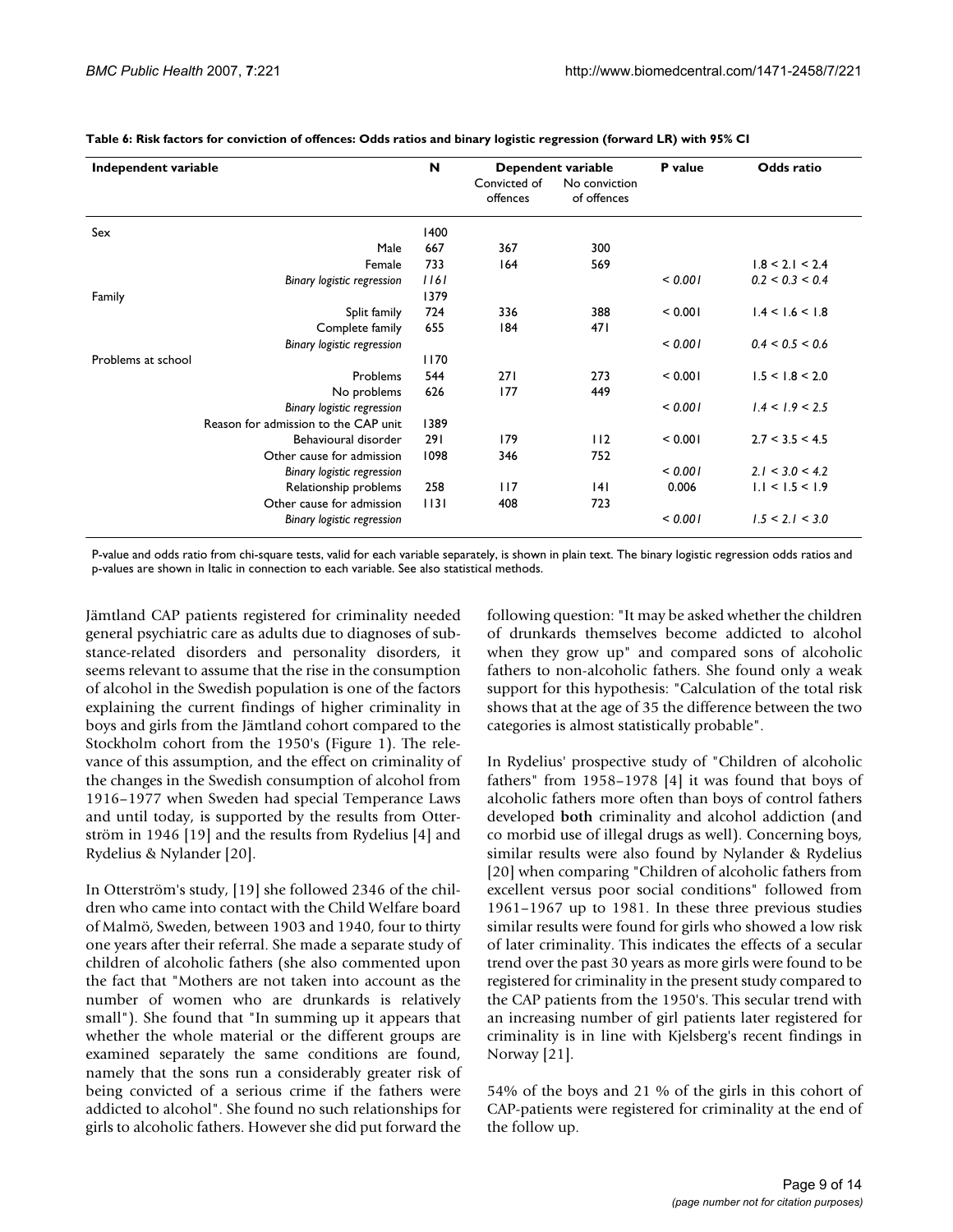|                                |                     | <b>Stockholm</b> |         | Jämtland     |         |         |  |
|--------------------------------|---------------------|------------------|---------|--------------|---------|---------|--|
|                                |                     | Number           | Percent | Number       | Percent | P-value |  |
|                                |                     |                  |         |              |         |         |  |
| Primary material               |                     | 2364             |         | 1420         |         |         |  |
| Emigrated                      |                     | 100              | 4.2     | 12           | 0.8     | < 0.001 |  |
| Deceased during follow up      |                     | 50               | 2.1     | 38           | 2.7     | 0.281   |  |
| Unusable data                  |                     | 50               | 2.1     | 8            | 0.6     | < 0.001 |  |
| Inpatient care at CAP          |                     | 0                | 0       | 270          | 9       | < 0.001 |  |
| Less than 20 year follow up    |                     | 0                | 0       | 484          | 34.1    | < 0.001 |  |
| 20 year observation time       |                     | 2164             | 91.5    | 608          | 42.8    | 0.004   |  |
|                                | Males               | 1417             | 65.5    | 325          | 53.5    | < 0.001 |  |
|                                | Females             | 747              | 34.5    | 283          | 46.5    | < 0.001 |  |
| Age at end of follow up period |                     |                  |         |              |         |         |  |
|                                | $20 - 31.5$ years   | 1415             | 65.4    | 236          | 38.8    | < 0.001 |  |
|                                | 31.6 years or above | 749              | 34.6    | 372          | 61.2    | < 0.001 |  |
| Registered for offences        |                     | 344              | 15.9    | 228          | 37.5    | < 0.001 |  |
|                                | Males               | 319              | 22.5    | 174          | 53.5    | < 0.001 |  |
|                                | Females             | 25               | 3.3     | 54           | 19.1    | < 0.001 |  |
|                                | Males/Females       | 12.8:1           |         | 3.2:1        |         | < 0.001 |  |
| Mean age at registration       |                     |                  |         |              |         |         |  |
|                                | Males               | 20.6             |         | 19.8         |         | < 0.001 |  |
|                                | Females             | 23.0             |         | 21.3         |         | 0.009   |  |
| Number of convictions          |                     | 988              |         | 863          |         |         |  |
|                                | Males               | 947              |         | 681          |         |         |  |
|                                | Females             | 41               |         | 182          |         |         |  |
|                                | Males/Females       | 23.1:1           |         | 3.7:1        |         | < 0.001 |  |
| Convictions per person         |                     | 2.9              |         | 3.8          |         | 0.401   |  |
|                                | Males               | 3.0              |         | 3.9          |         | 0.297   |  |
|                                | Females             | 1.6              |         | 3.4          |         | 0.986   |  |
| Serious violent crimes         |                     | 15               | 1.5     | $\mathbf{H}$ | 1.3     | 0.655   |  |

**Table 7: A comparison between 2164 CAP patients from Stockholm in the 1950s and 608 patients from CAP in Jämtland using an observation time of 20 years**

Serious violent crimes are: Murder, manslaughter, attempted manslaughter, cause of another's death, arson, robbery and rape. Proportions has been compared using t-test (Fisher exact)

Stockholm cohort: Patients that attended the Child Guidance Clinics 1953–55, followed up for 20 years

Jämtland cohort: Patients born 1957 to 1976 whose treatment occurred between 1975 and 1990, followed to 2003, those with less than 20 year follow up excluded

The findings are in line with Scandinavian studies outside Sweden. In Norway, Kjelsberg followed 1,276 former CAP inpatients, ages 15–33, after their stays in the hospital; 1,095 could be traced [22,23]. After excluding those who were entered in criminal registers at the time of their hospitalisation, 932 persons remained – of which 44% appeared in criminal databases. There is no significant difference between the two studied groups.

Concerning boys, the findings are also in line with earlier Swedish longitudinal studies (see table 1). In these studies males were comprehensively investigated, but no indepth analyses of female criminal trends were made. This study uncovered a rather large percentage of convicted females, and this calls for further analysis.

Results from a 20-year prospective follow-up study of patients treated at the Child Guidance Clinics in Stockholm during 1953, 1954, and 1955 [12] were used to compare risk for later criminality among former Swedish CAP patients.

### *An overview of changes of supportive systems for children in Sweden*

According to the Swedish statistics on crimes, "since 1950 overall reported criminality has increased dramatically" [24].

Compared to the CAP-patients from the 1950's [12] a similar situation was found in the current cohort, where the criminality risk increased for boys and girls; 23% of the boys from the 1950s entered the Criminal Register on one or more occasions – compared to 54% of the boys in the new cohort. Of special concern is that risk for criminality among girls increased over a 20-year period from 3% among those treated in the 1950s to 19% among those who were treated between 1975 and 1990 and fol-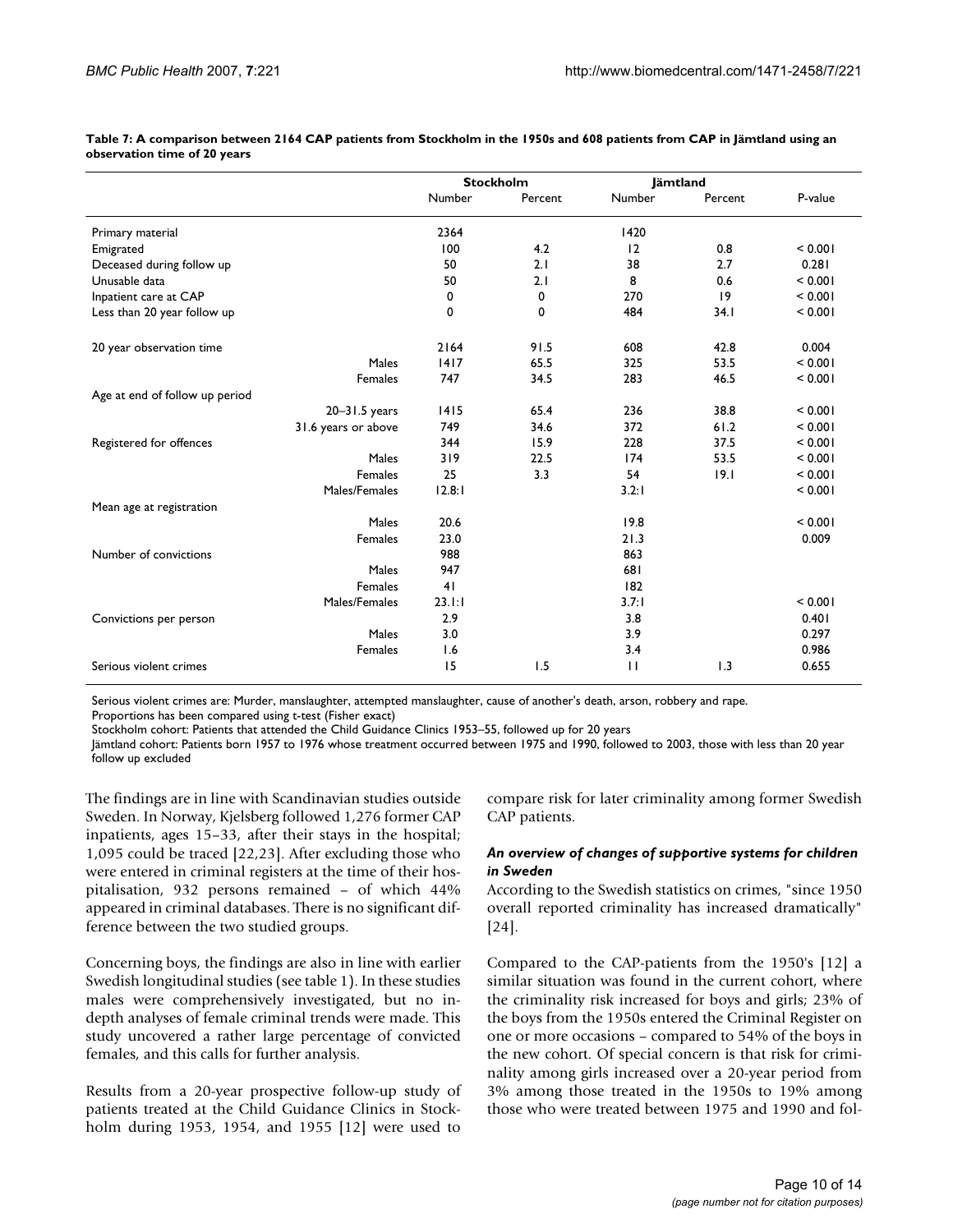

#### **Figure 1**

**Swedish alcohol consumption in litres per individual**. Swedish alcohol consumption in litres per individual, > age 15, recalculated as 100% pure alcohol. Five-year average. Health effects described in the population.

lowed over a 20-year period. How should this be explained?

In Sweden, strong supportive systems for children were established between 1920 and 1970. A child social-welfare law was passed in 1924, which forced each municipality to create a planning board for children's social wellbeing including efforts from the society to focus on a more strict social control to prevent delinquency. The school system was investigated as a means of delivering services. From 1940 to 1970, a differentiated public school system (based on curative education) was established. Two parliamentary decisions (1946 and 1958) established CAP care as a free service to all children, youth, and their families. In- and outpatient clinics and treatment homes had to be established in every county council. Since the 1920s, when CAP care was first launched, school psychiatry was established to support mentally retarded and learning disabled children. An important objective when passing the child social-welfare law and enabling free CAP services was to prevent and reduce juvenile delinquency.

Until the 1970s, treatment and support given to children, youth, and parents were based on close co-operation among CAP units, mental health staff at schools, and child social-welfare boards in the municipalities. Multidisciplinary treatment strategies included combinations of medical methods; individual psychological treatment of children; educational methods, "change" at schools; parental treatment; and environmental change (treatment home, foster home, and adoption).

From the 1970s until today, a great change occurred in the then available support systems for children. Starting in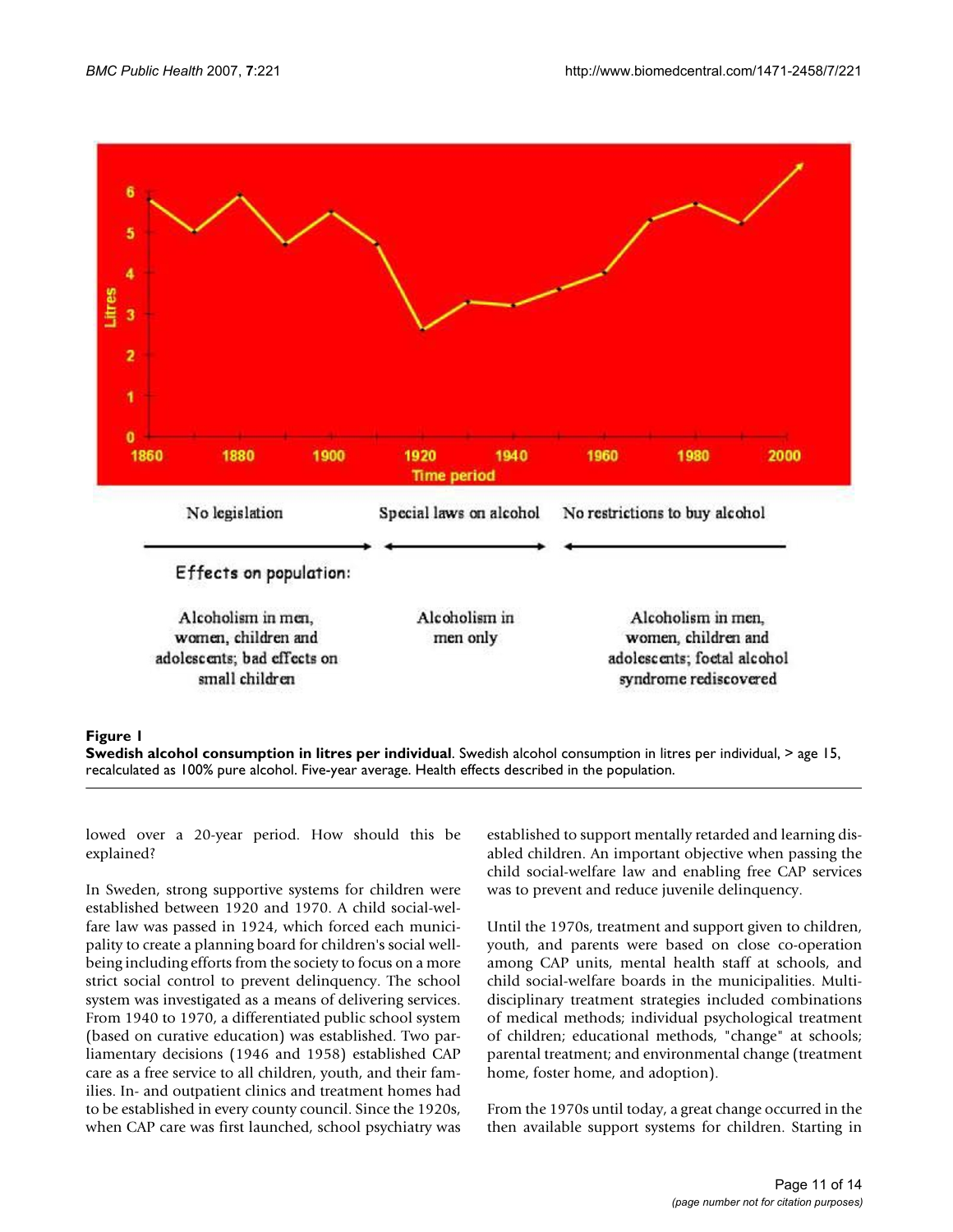1969, the public school system, based on principles of curative education, reorganised. Teaching strategies based on the individual's cognitive capacity in small groups was replaced by an "inclusive" school in which special education and small groups were looked upon as "excluding" factors and thus abandoned. Mental health staffs in the public schools were minimised. In many places, positions such as school psychiatrists, social workers, and school psychologists were eliminated and just a few school nurses remained. From 1982, the child social-welfare law changed. The system with specialised child welfare boards in each municipality was abandoned in favour of generalised boards that deal with overall social services for inhabitants. Generalists replaced child social-welfare workers who were especially trained to work with children and youth. In many sites in Sweden, treatment strategies, based on theories from psychodynamics and family theories, replaced child psychiatric multidisciplinary approaches that were used until the 1970s. Consequently, close co-operation among CAP units, school psychiatry, and child social-welfare units declined.

The findings may be a key for understanding risk for criminal development in CAP clinical patients. It is unlikely that psychiatric care causes criminality, but it has not prevented it. Taken together, these factors probably contributed to current higher criminality risk among CAP patients:

• Rise in alcohol consumption in the Swedish population from the mid-1950s (when alcohol restrictions stopped; see Figure 1),

- Changes in the organisation of child social welfare work and in the school system,
- Treatment strategy changes in Sweden's CAP care,

• Declining (starting in 1970) co-operation between CAP, school psychiatry, and child social-welfare.

#### *Possible mechanisms to understand future delinquency*

Patients admitted to CAP care are a more vulnerable group compared to average children and youth, why their risk for future criminality might be increased. In their study of 111 young Swedish male criminals (examined by a forensic psychiatrist), Adler et al [25] found a multifactorial background that involves constitutional vulnerability together with social problems and school failures. The most important risk factors associated with juvenile criminality were malfunctioning parental care and supervision, school problems, influence from criminal companions, unstable family situations, and unemployment, suspension from school, and heavy alcohol and narcotics use.

In this study, malfunctioning parental care and supervision, behaviour disorders and school problems were obvious risk factors. Those, who later developed criminal behaviour, also received more in-ward psychiatric care than other CAP patients.

According to Hirchis theory [26] about social bonds, the relevant question is not what makes certain individuals commit crimes but rather what prevents us all from committing crimes. The answer rests with social control, which is implied through integration into social systems i.e. into the family, school and the surrounding society.

In this study, split family was one of the variables that had an effect on criminal development. In a split family, there is an increased risk for deviant behaviour and criminality among the children [27]. A basic theory about the connection between a split family and criminal behaviour of children is what Loeber and Stouthamer-Loeber calls the "splitting paradigm" theory [28].

Split family may in turn be the result from parental malfunctioning leading to failure of social control in the families. Rutter [29] states that it is crucial to differentiate between risk indicators and risk mechanisms. For example, a family split-up doesn't necessarily put the child at risk, but the process that arises from the split-up creates risk mechanisms such as single-parent problems or parent conflicts in which the child might be involved and where social control is lacking.

The changes in the Swedish organisations of child social welfare work and in the school system and in the treatment strategies in Sweden's CAP care may perhaps together with the declining co-operation between CAP, school psychiatry, and child and adolescent psychiatry as described above put children at risk in a worse situation today compared to the situation 40 years ago when their need of social support and social control has been neglected. Of special concern in this respect is that group of schizophrenic patients in this study more frequently committed violent crimes.

# **Limitations**

The population in Jämtland, living in one of Sweden's smallest county councils, may not be representative for the average Swedish population, why the generalisation of the results could be limited. But a comparison (unpublished) between CAP inpatients in Jämtland and in Stockholm in 1981 showed only a few significant differences between the patient groups. Another disadvantage with the method was that it was based on data from psychiatric hospital records, although containing data from parents, patients, child social welfare and schools, they were ini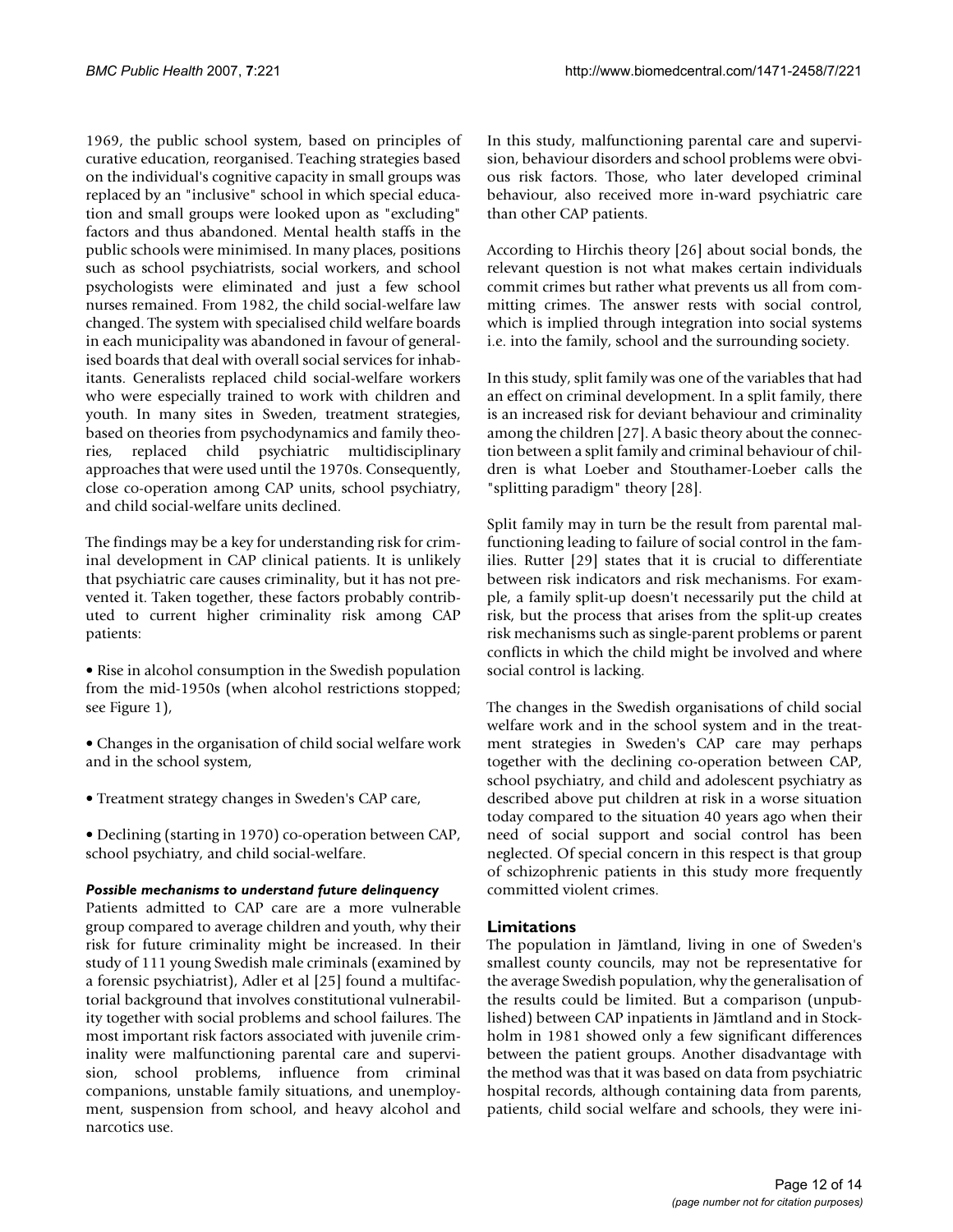tially based on ICD 8 and 9 – but re-categorized as per ICD-10.

Although a protocol was set up for the study, it was based on hospital records. As they are not in all aspects reliable scientific sources it is a limitation for the study.

When comparing the Jämtland cohort to the Stockholm cohort from the 1950's it is essential to discuss the following three concerns: the age and sex differences that exist comparing the two cohorts together with the change in the Swedish Registers on registrations on alcohol problems that occurred in 1977.

# **Conclusion**

Over the past 50 years, the percentage of Swedish boys admitted to CAP care and later registered as criminals seems to have doubled. The percentage of girls increased almost seven times. While individual and family factors seem to be very much the same, comparing results from CAP patients from the 1950s to the current cohort, this higher risk of later criminality is hypothetically the result of rising alcohol consumption in Sweden, co morbid use of illegal drugs, and changes in the organisation of child social welfare work, the school system, and CAP methods that occurred since 1970. In turn this may have put children at risk in a situation where their need of social support and social control has been neglected.

# **Competing interests**

The author(s) declare that they have no competing interests.

# **Authors' contributions**

UE collected the data, performed the statistical analysis, and drafted the manuscript. PAR participated in the study's design and drafted the manuscript. Both authors read and approved the final manuscript.

#### **Acknowledgements**

The Child and Adolescent Psychiatric unit and the General Psychiatric unit at Östersund hospital, the Swedish National Council for Crime Prevention, the Centre for Epidemiology at the National Board of Health and Welfare and staff at the Regional Archives in Östersund were all very helpful in supplying us with data. Judy Petersen, Ph.D., American Writing & Editing AB copyedited the manuscript.

#### **References**

- 1. Fried I: **Mellansjö school-home. Psychopathic children admitted 1928-1940, their social adaption over 30 years: a longitudinal prospective follow-up.** *Acta Pædiatirica Scandinavia* 1995, **Suppl 408:**.
- 2. Jonsson G: **Delinquent boys, their parents and grandparents.** *Acta Psychiatrica Scandinavica* 1967, **43(suppl 195:1):**264.
- 3. Bohman M: **[Some genetic aspects of alcoholism and criminal](http://www.ncbi.nlm.nih.gov/entrez/query.fcgi?cmd=Retrieve&db=PubMed&dopt=Abstract&list_uids=727885)[ity.](http://www.ncbi.nlm.nih.gov/entrez/query.fcgi?cmd=Retrieve&db=PubMed&dopt=Abstract&list_uids=727885)** *Arch Gen Psychiatry* 1978, **35:**269-278.
- 4. Rydelius PA: **Children of Alcoholic Fathers. Their social adjustment and their health status over 20 years.** *Acta Pædiatirica Scandinavia* 1981, **Suppl. 286:**.
- 5. Rydelius PA: **Alcohol abusing teenage boys testing a hypothesis on the relationship between alcohol abuse and social background factors, criminality, and personality in teenage boys.** *Acta Psychiatrica Scandinavia* 1983, **1983(68):**368-380.
- 6. SOU 1971:49: **Unga lagöverträdare I. Undersökningsmetodik. Brottsdebut och återfall. [Young offenders II, Swedish Government official reports].** In *1956 års klientelundersökning rörande ungdomsbrottslingar* Edited by: Statens offentliga utredningar. Stockholm, Esselte; 1971.
- 7. SOU 1972:76: **Unga lagöverträdare II. Familj, skola och samhälle i belysning av officiella data/Carlsson, G [Young offenders II, Swedish Government official reports].** In *1956 års klientelundersökning rörande ungdomsbrottslingar* Edited by: Statens offentliga utredningar. Stockholm , Göteborgs offsettryckeri; 1972.
- 8. SOU 1973:25: **Unga lagöverträdare III. Hem, uppfostran och kamratmiljö i belysning av intervju- och uppföljningsdata/ Olofsson, B. [Young offenders III, Swedish Government official reports].** In *1956 års klientelundersökning rörande ungdomsbrottslingar* Edited by: Statens offentliga utredningar. Stockholm , Beckman; 1973.
- 9. SOU 1973:49: **Unga lagöverträdare IV. Kroppslig-psykisk utveckling och status i belysning av föräldraintervju och uppföljningsdata/Ahnsjö, S. [Young offenders IV, Swedish Government official reports].** In *1956 års klientelundersökning rörande ungdomsbrottslingar* Edited by: Statens offentliga utredningar. Stockholm , Beckman; 1973.
- 10. SOU 1974:31: **Unga lagöverträdare V. Personlighet och relationer i belysning av projektiva metoder/Humble, K och Settergren Carlsson, G . [Young offenders V, Swedish Government official reports].** In *1956 års klientelundersökning rörande ungdomsbrottslingar* Edited by: Statens offentliga utredningar. Stockholm , Göteborgs offsettr; 1974.
- 11. Curman H, Nylander I: **A 10-Year Prospectiv Follow-up Study of 2268 Cases at the Child Guidance Clinics in Stockholm.** *Acta Pædiatirica Scandinavia* 1976, **Suppl 260-76:**.
- 12. Nylander I: **A 20-Year Prospective Follow-up Study of 2164 Cases at the Child Guidance Clinics in Stockholm.** *Acta Pædiatirica Scandinavia* 1979, **Supplement 276-79:**.
- 13. Andersson M, Jonsson G, Kälvesten AL: **Hur går det för 50-talets Stockholmspojkar? En uppföljning av 222 vanliga skolpojkar och 100 Skåpojkar. [A follow-up of Stockholm boys of the 1950s].** Stockholm , Monografier utgivna av Stockholms Kommunförvaltning, no 38 (summary in English); 1976.
- 14. World Health Organisation (WHO): **WHO International Classification of Diseases (ICD).** [[http://www.who.int/classifications/](http://www.who.int/classifications/icd/en/) [icd/en/\]](http://www.who.int/classifications/icd/en/).
- 15. Brottsförebyggande rådet (BRÅ): **Crime statistics 2005.** [\[http://](http://www.bra.se/extra/pod/?action=pod_show&id=13&module_instance=11) [www.bra.se/extra/pod/](http://www.bra.se/extra/pod/?action=pod_show&id=13&module_instance=11)
- [?action=pod\\_show&id=13&module\\_instance=11\]](http://www.bra.se/extra/pod/?action=pod_show&id=13&module_instance=11) 16. Brottsförebyggande rådet (BRÅ): **Persons found guilty of offences.** [[http://www.bra.se/extra/pod/](http://www.bra.se/extra/pod/?action=pod_show&id=17&module_instance=11)
- [?action=pod\\_show&id=17&module\\_instance=11\]](http://www.bra.se/extra/pod/?action=pod_show&id=17&module_instance=11) 17. Nycander G: **Personlighetsutveckling på avvägar [Personality development gone astray].** In *Ericastiftelsens läkepedagogiska insti-*
- *tut* Stockholm ; 1950. 18. Jonsson G, Kälvesten AL: **222 Stockholmspojkar. En socialpsykiatrisk undersökning av pojkar i skolåldern [222 Stockholm boys].** Stockholm , Almqvist & Wiksell; 1969.
- 19. Otterström E: **Delinquency and children from bad homes a study of their social prognosis from a social point of view.** *Acta Paediatr Scand* 1946, **XXXIII(5 (Suppl)):**.
- 20. Nylander I, Rydelius PA: **A comparison between children of alcoholic fathers from excellent versus poor social conditions.** *Acta Pædiatirica Scandinavia* 1982, **Sep;71(5):**809-813.
- 21. Kjelsberg E: **[Conduct disordered adolescents hospitalised](http://www.ncbi.nlm.nih.gov/entrez/query.fcgi?cmd=Retrieve&db=PubMed&dopt=Abstract&list_uids=15981130) [1963-1990. Secular trends in criminal activity.](http://www.ncbi.nlm.nih.gov/entrez/query.fcgi?cmd=Retrieve&db=PubMed&dopt=Abstract&list_uids=15981130)** *European Child & Adolescent Psychiatry* 2005, **14:**191-199.
- 22. Kjelsberg E, Dahl AA: **High delinqency, disability and mortality- -a register study of former adolecent psychiatric in-patients.** *Acta Psychiatrica Scandinavia* 1998, **98(1):**34-40.
- 23. Kjelsberg E, Dahl AA: **A long-term follow-up study of adolescent psychiatric in-patients. Part II. Predictors of delinquency.** *Acta Psychiatrica Scandinavia* 1999, **99(4):**237-242.
- 24. Brottsförebyggande rådet (BRÅ): **Criminality over time.** [\[http://](http://www.bra.se/extra/pod/?action=pod_show&id=33&module_instance=11) [www.bra.se/extra/pod/](http://www.bra.se/extra/pod/?action=pod_show&id=33&module_instance=11)

[<sup>?</sup>action=pod\\_show&id=33&module\\_instance=11\]](http://www.bra.se/extra/pod/?action=pod_show&id=33&module_instance=11).